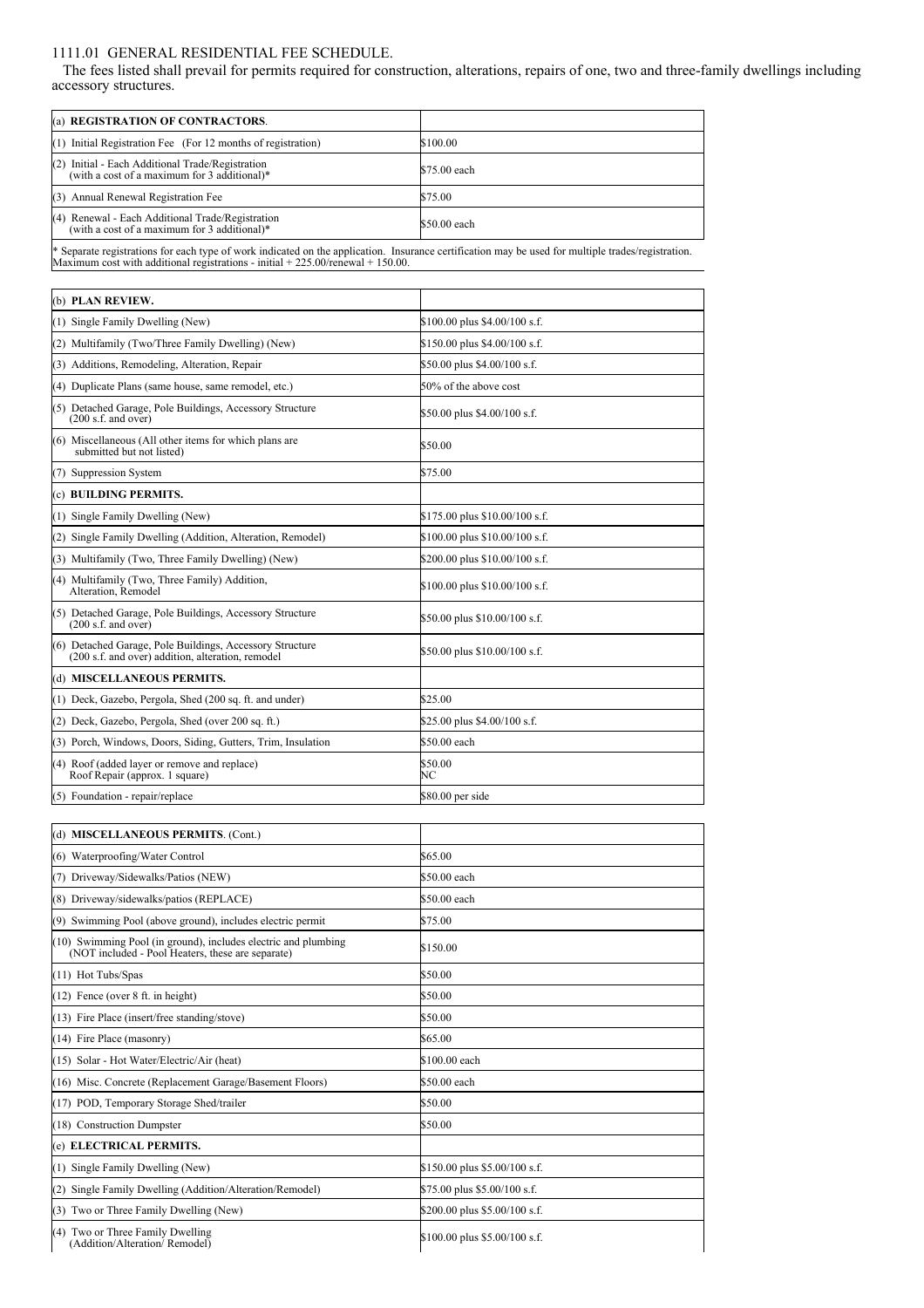| (5) Service Change/Upgrade/Repair                           | \$65.00                      |
|-------------------------------------------------------------|------------------------------|
| (6) Storm Repair (service)                                  | N/C                          |
| Panel Upgrade/Replacement<br>(7)                            | \$50.00                      |
| (8) Accessory Buildings (Detached Garage, Shed, Etc.)       | \$50.00 plus \$5.00/100 s.f. |
| (9) Sump Pump/Sewage Ejector (New Power Source)             | \$50.00                      |
| (10) Miscellaneous - added lighting/outlets (per 5 or less) | \$50.00                      |

| (e) ELECTRICAL PERMITS. (Cont.)                                      |                               |
|----------------------------------------------------------------------|-------------------------------|
| Portable Connection<br>(11) Generator<br><b>Permanent Connection</b> | \$50.00<br>\$100.00           |
| (12) Solar System                                                    | \$100.00                      |
| (13) Electric Generating Wind Turbines - Maximum 4.5 KW              | \$100.00 each                 |
| (14) Electric Generating Wind Turbines - over 4.5 KW                 | \$175.00 each                 |
| (15) DC to AC Power Inverters - Upgrade/Replacement                  | \$65.00 each                  |
| (16) Temporary Electric Service                                      | \$50.00                       |
| (f) PLUMBING PERMITS.                                                |                               |
| (1) Single Family Dwelling (New)                                     | \$100.00 plus \$5.00/100 s.f. |
| (2) Single Family Dwelling (Addition/Alteration/Remodel)             | \$75.00 plus \$5.00/100 s.f.  |
| (3) Two or Three Family Dwelling (New)                               | \$150.00 plus \$5.00/100 s.f. |
| (4) Two or Three Family Dwelling (Addition/Alteration/Remodel)       | \$100.00 plus \$5.00/100 s.f. |
| (5) Miscellaneous Replacement - Toilets/ Sinks/Tubs/ Dishwasher      | \$50.00 each                  |
| (6) Hot Water Tank (replacement)                                     | \$50.00 each                  |
| (7) Sump/Ejector Pumps (New or Replace)                              | \$65.00 each                  |
| (8) Repair Interior Gas, Water, Sewer Lines                          | \$50.00 each                  |
| (9) Replace Interior Gas, Water, Sewer Line (10' plus)               | \$50.00 each                  |
| (10) Repair/Replace Exterior Gas, Water, Storm or Sanitary Sewer     | \$50.00 each                  |
| (11) Lawn Sprinkler System (includes Backflow Device)                | \$65.00                       |
| (12) Hydronic System (New/Replace)                                   | \$100.00                      |
| (13) Hydronic Boiler (Replace)                                       | \$50.00                       |
| (14) Inground Pool Heaters                                           | \$65.00                       |
| (15) Separate Fire Suppression Line                                  | \$50.00                       |
| (16) Suppression System                                              | \$50.00 plus \$5.00/Head      |
| (17) Radon System                                                    | \$50.00                       |

| (g) HEATING PERMITS.                                                                                                                                       |               |
|------------------------------------------------------------------------------------------------------------------------------------------------------------|---------------|
| (1) Single Family Dwelling (New Heating Unit)                                                                                                              | \$100.00      |
| (2) Single Family Dwelling (Replace Unit)                                                                                                                  | \$50.00       |
| (3) Two or Three Family Dwelling (New Heating Unit)                                                                                                        | \$100.00 each |
| (4) Two or Three Family Dwelling (Replace Unit)                                                                                                            | \$50.00 each  |
| (5) Duct Work (New Heating Unit)                                                                                                                           | \$100.00      |
| (6) Duct Work (Addition/Alteration/Remodel)                                                                                                                | \$50.00       |
| (7) Make-up Air (Conditioned Air) (New/Replace)                                                                                                            | \$50.00       |
| (8) Central Air Conditioning (New/Replace)                                                                                                                 | \$100.00      |
| Chimney Liner<br>(9)                                                                                                                                       | \$50.00       |
| (h) RAZING OR DEMOLITION.                                                                                                                                  |               |
| $(1)$ 100 s.f. or Less                                                                                                                                     | N/C           |
| $(2)$ 101 s.f. - 500 s.f.                                                                                                                                  | $$50.00*$     |
| $(3)$ 501 s.f. - 1,000 s.f.                                                                                                                                | $$75.00*$     |
| $(4)$ 1,001 s.f. - Plus                                                                                                                                    | $$150.00*$    |
| Refundable Bond, Any Building connected to Utilities requires a bond. (Damage not corrected, will reduce refund,<br>∗<br>after City correction)<br>\$5,000 |               |

(i) **MOVING STRUCTURE.**  $(1)$  Adjoining Lot  $$200.00$ (2) Directly Across a Public Road \$800.00 \* (3) Elsewhere in or out of City  $$1,500$  \* \* Refundable Bond (any payment for misc. costs will reduce refund) \$5,000

(j) **RESIDENTIAL RE-INSPECTION FEE**.